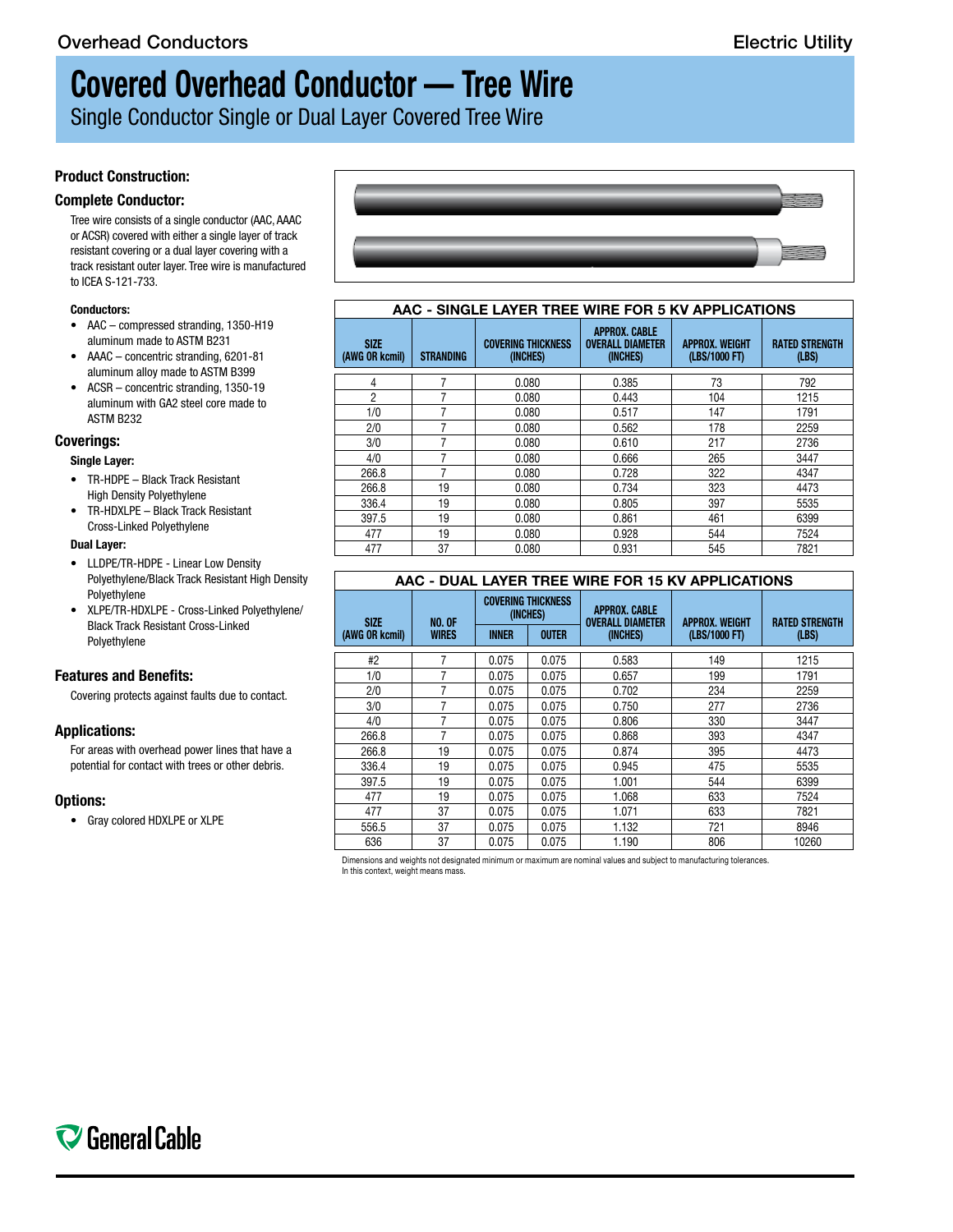# **Covered Overhead Conductor — Tree Wire**

Single Conductor Single or Dual Layer Covered Tree Wire

| AAAC - SINGLE LAYER TREE WIRE FOR 5 KV APPLICATIONS |                                          |                               |                                       |                                                             |                                        |                                |  |  |  |
|-----------------------------------------------------|------------------------------------------|-------------------------------|---------------------------------------|-------------------------------------------------------------|----------------------------------------|--------------------------------|--|--|--|
| <b>SIZE</b><br>(kcmil)                              | <b>EQUIVALENT SIZE</b><br>(AWG OR kcmil) | <b>NO. OF</b><br><b>WIRES</b> | <b>COVERING THICKNESS</b><br>(INCHES) | <b>APPROX. CABLE</b><br><b>OVERALL DIAMETER</b><br>(INCHES) | <b>APPROX. WEIGHT</b><br>(LBS/1000 FT) | <b>RATED STRENGTH</b><br>(LBS) |  |  |  |
| 48.69                                               | 4                                        |                               | 0.080                                 | 0.410                                                       | 83                                     | 1584                           |  |  |  |
| 77.47                                               | 2                                        |                               | 0.080                                 | 0.476                                                       | 118                                    | 2520                           |  |  |  |
| 123.3                                               | 1/0                                      |                               | 0.080                                 | 0.558                                                       | 168                                    | 3852                           |  |  |  |
| 155.4                                               | 2/0                                      |                               | 0.080                                 | 0.607                                                       | 204                                    | 4851                           |  |  |  |
| 195.7                                               | 3/0                                      |                               | 0.080                                 | 0.662                                                       | 248                                    | 6111                           |  |  |  |
| 246.9                                               | 4/0                                      |                               | 0.080                                 | 0.723                                                       | 304                                    | 7704                           |  |  |  |
| 312.8                                               | 266.8                                    | 19                            | 0.080                                 | 0.802                                                       | 373                                    | 9450                           |  |  |  |
| 394.5                                               | 336.4                                    | 19                            | 0.080                                 | 0.880                                                       | 459                                    | 11970                          |  |  |  |
| 465.4                                               | 397.5                                    | 19                            | 0.080                                 | 0.943                                                       | 533                                    | 14040                          |  |  |  |
| 559.5                                               | 477                                      | 19                            | 0.080                                 | 1.018                                                       | 631                                    | 16920                          |  |  |  |

| AAAC - DUAL LAYER TREE WIRE FOR 15 KV APPLICATIONS |                                          |                               |              |                                                       |                                                             |                                        |                                |  |  |
|----------------------------------------------------|------------------------------------------|-------------------------------|--------------|-------------------------------------------------------|-------------------------------------------------------------|----------------------------------------|--------------------------------|--|--|
| <b>SIZE</b><br>(kcmil)                             | <b>EQUIVALENT SIZE</b><br>(AWG OR kcmil) | <b>NO. OF</b><br><b>WIRES</b> | <b>INNER</b> | <b>COVERING THICKNESS</b><br>(INCHES)<br><b>OUTER</b> | <b>APPROX. CABLE</b><br><b>OVERALL DIAMETER</b><br>(INCHES) | <b>APPROX. WEIGHT</b><br>(LBS/1000 FT) | <b>RATED STRENGTH</b><br>(LBS) |  |  |
| 48.69                                              | 4                                        |                               | 0.075        | 0.075                                                 | 0.550                                                       | 126                                    | 1584                           |  |  |
| 77.47                                              | 2                                        |                               | 0.075        | 0.075                                                 | 0.616                                                       | 167                                    | 2520                           |  |  |
| 123.3                                              | 1/0                                      |                               | 0.075        | 0.075                                                 | 0.698                                                       | 224                                    | 3852                           |  |  |
| 155.4                                              | 2/0                                      |                               | 0.075        | 0.075                                                 | 0.747                                                       | 264                                    | 4851                           |  |  |
| 195.7                                              | 3/0                                      |                               | 0.075        | 0.075                                                 | 0.802                                                       | 313                                    | 6111                           |  |  |
| 246.9                                              | 4/0                                      |                               | 0.075        | 0.075                                                 | 0.863                                                       | 374                                    | 7704                           |  |  |
| 312.8                                              | 266.8                                    | 19                            | 0.075        | 0.075                                                 | 0.942                                                       | 450                                    | 9450                           |  |  |
| 394.5                                              | 336.4                                    | 19                            | 0.075        | 0.075                                                 | 1.020                                                       | 543                                    | 11970                          |  |  |
| 465.4                                              | 397.5                                    | 19                            | 0.075        | 0.075                                                 | 1.083                                                       | 623                                    | 14040                          |  |  |
| 559.5                                              | 477                                      | 19                            | 0.075        | 0.075                                                 | 1.158                                                       | 727                                    | 16920                          |  |  |
| 652.4                                              | 556.5                                    | 19                            | 0.080        | 0.080                                                 | 1.227                                                       | 825                                    | 19710                          |  |  |
| 740.8                                              | 636                                      | 37                            | 0.080        | 0.080                                                 | 1.290                                                       | 922                                    | 21960                          |  |  |
| 927.2                                              | 795                                      | 37                            | 0.080        | 0.080                                                 | 1.408                                                       | 1121                                   | 27450                          |  |  |

Dimensions and weights not designated minimum or maximum are nominal values and subject to manufacturing tolerances.In this context, weight means mass.